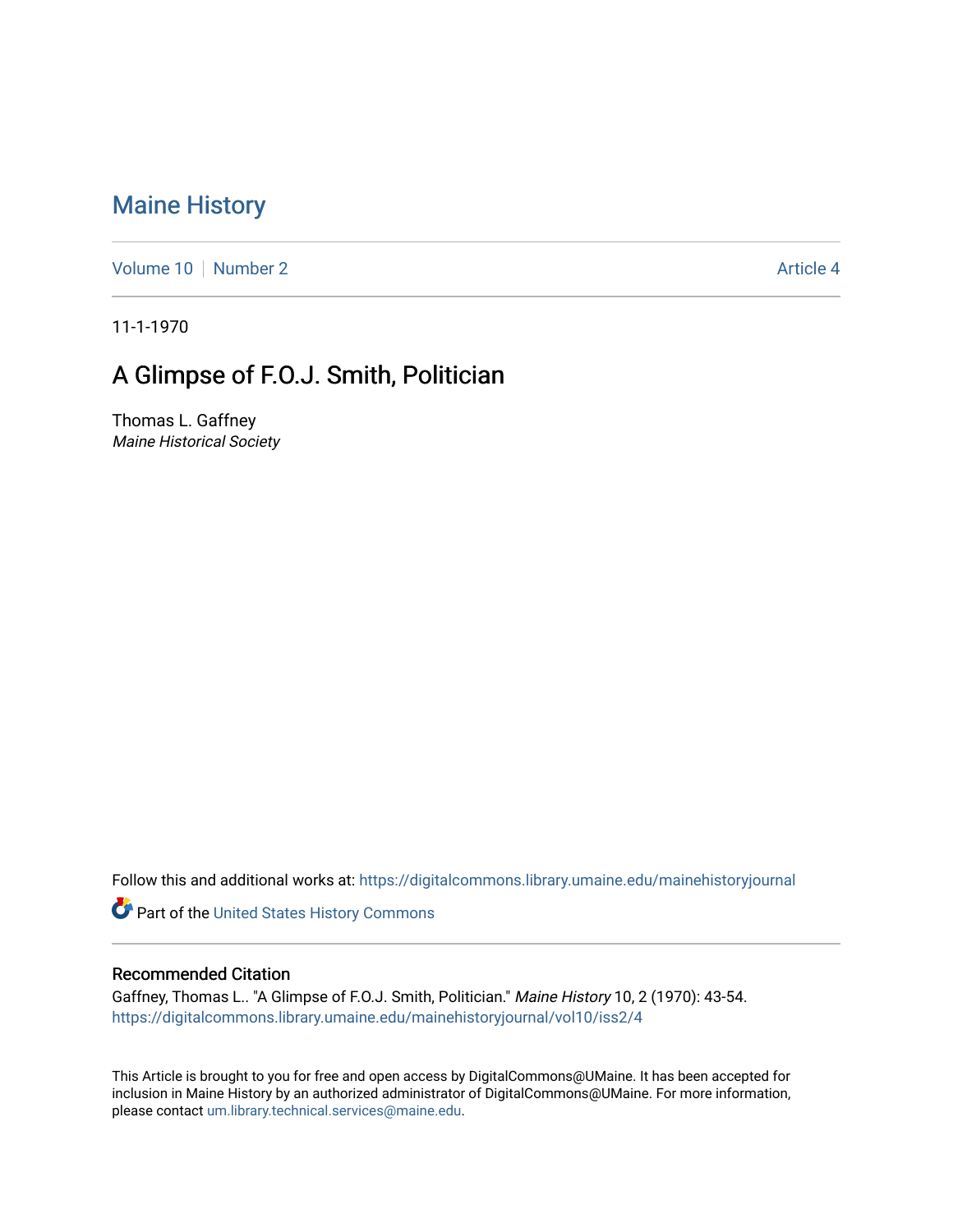

*A GLIMPSE OF F.O.J. SMITH<sup>3</sup> POLITICIAN*

by Thomas L. Gaffney

Although little remembered today, Francis Ormond Jonathan Smith was one of Maine's most prominent nineteenth century figures and perhaps her most magnificent failure. He exemplifies the multi-faceted nineteenth century men who significantly shaped the course and destiny of American history.

"Fog" Smith, as he was commonly known to contemporaries, was <sup>a</sup> person of brilliant parts but often lacking in that dedication, patience, fidelity, and attention to detail required for true greatness and real success. He was a product of the Protestant ethic which drove men to ceaseless activity in an endless search for wealth, but, unfortunately, was untempered by deep spiritual faith, giving a higher social value to that quest.

Smith was an orator of demagogic powers and <sup>a</sup> lawyer of keen ability. Possessed by great ambition, vanity, and will -to-power, he was driven to lead rather than to follow; and he often destroyed, or attempted to destroy, those who got in his way. Having said this, however, it must be noted that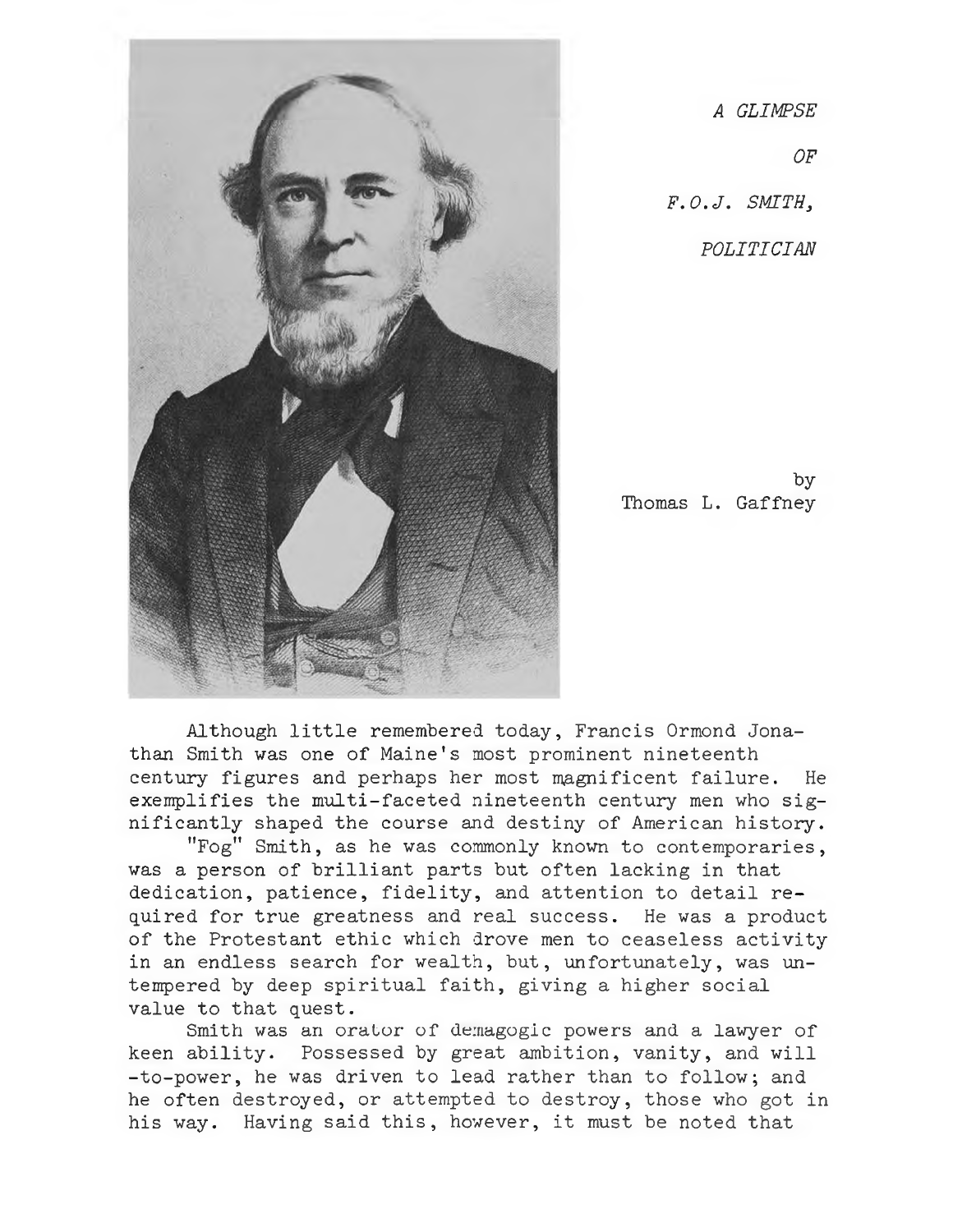among friends he was known as <sup>a</sup> man of warmth, generosity, and charm. His impact was felt not only in politics hut also in a multiplicity of business ventures and enterprises. Some, like his promotion of Morse's electric telegraph proved revolutionary in their utility; others, such as <sup>a</sup> scheme to link Sebago Lake via canal to the Androscoggin river and his project to construct a great manufacturing center on the banks of the Presumpscot proved but idle visions of an expansive mind.

He was born of relatively humble parentage on November 23, <sup>1806</sup> in the little New Hampshire village of Brentwood. The only son of Jonathan and Elizabeth Smith, he was denied the advantages of <sup>a</sup> formal institutional education; but being gifted with uncommon intellectual abilities and <sup>a</sup> patient and devoted father, he suffered none by his deprivation. In 1817, at the age of ten, he was found qualified and entered the neighboring Phillips Exeter Academy, which was to be his only alma mater.

Upon leaving Phillips Exeter, the precocious, blue-eyed young man joined the family at Portsmouth, New Hampshire, where Jonathan Smith had taken his wife and daughters and reestablished himself as an innkeeper in that bustling seaport town, located on the banks overlooking the waters of the swiftly moving and historic Piscataqua. At Portsmouth, Smith began the study of law under the supervision of Ichabod Bartlett, one of New Hampshire'<sup>s</sup> ablest attorneys and <sup>a</sup> person of influential and prestigious family background. The Bartlett connection was an enduring one. In 1828 Smith was to marry Junia L. Bartlett of Kingston, New Hampshire, Ichabod's niece. The lovely and charming Junia was but three years his junior, having been born June 1, 1810, the second daughter of Dr. Levi and Abigail Bartlett of Kingston.

The marriage connection was very advantageous to the politically ambitious young Smith. Junia's grandfather, Josiah Bartlett, had been not only a signer of the Declaration of Independence but was also the last President of revolutionary New Hampshire and that state's first governor. (1) More immediately, Junia's father Dr. Levi Bartlett was a noted physician and surgeon who had been variously honored as legislator, executive councilor, postmaster, and Chief Justice of the Court of Common Pleas. (2) The important political acquaintances and contacts which Smith made as a result of this marriage were undoubtedly extensive and advantageous.

In 1823 Fog's legal studies were temporarily interrupted when his father Jonathan moved the family to the Woodford's Corner section of Westbrook on the outskirts of the thriving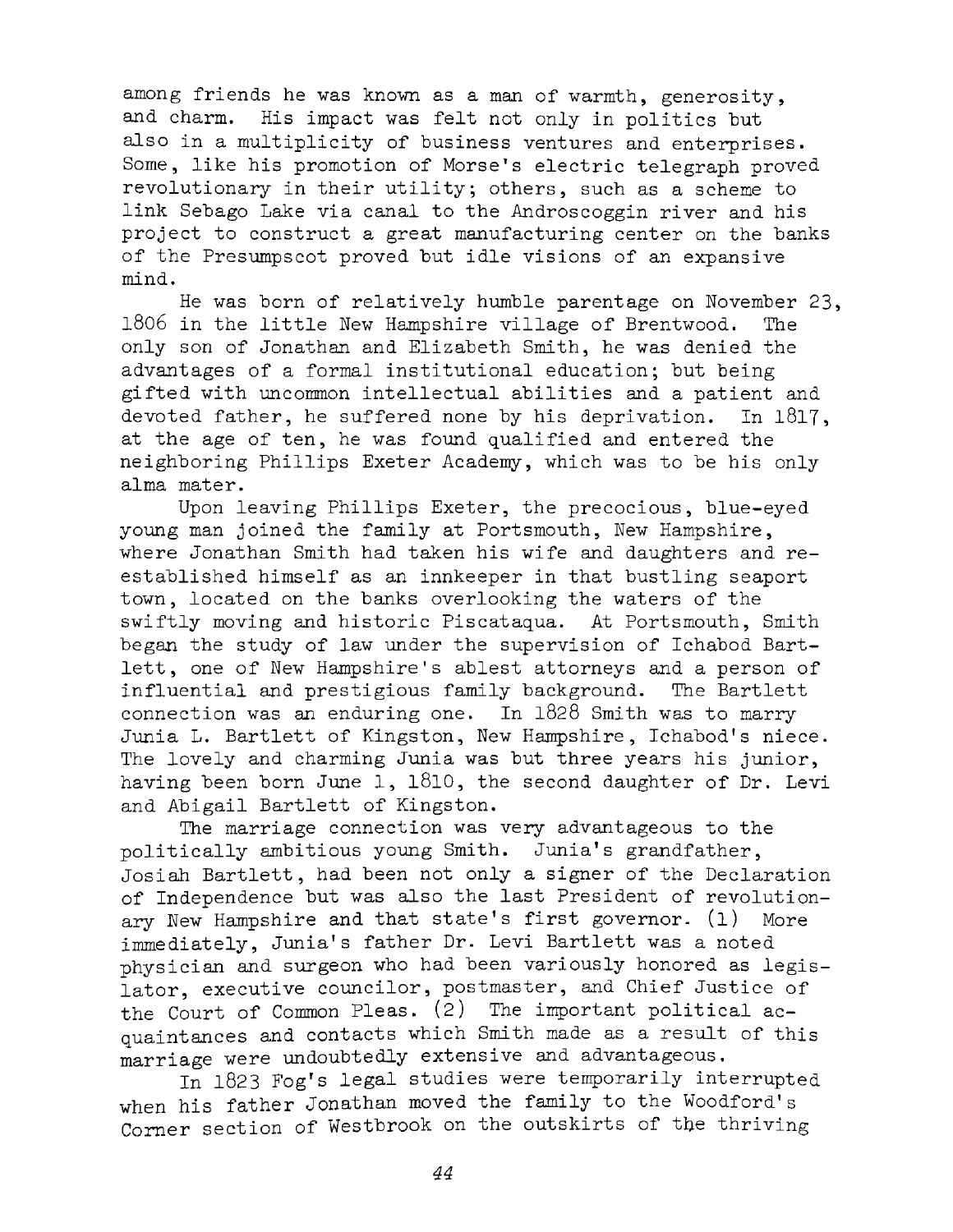peninsula that constituted early Portland, Maine. (3) The young scholar was not seriously injured by this move. He quickly renewed his legal studies in the Portland law office of General Samuel Fessenden, father of William Pitt Fessenden and an early abolitionist. He completed his studies in March, 1826 and was admitted to the bar at the early age of nineteen. Establishing practice in Portland, Smith soon demonstrated that penchant for controversy that characterized his long and stormy career.

His first taste of the notoriety on which he apparently thrived came in 1827. Under the pseudonym *Civis* he published a pamphlet, dedicated to the Governor and Legislature of Maine, attacking the lottery system as "one of the most expensive, intricate, and iniquitous species of speculation and peculation" designed "to defraud honest industry... and to take from the poor the pittance of poverty itself."  $(4)$ 

The public debut of *Civis* caused great excitement in Portland where many of the leading citizens were deeply involved in promoting the construction of the Cumberland and Oxford Canal connecting Portland'<sup>s</sup> Fore River with Sebago Lake in the interior. Since the canal was to be partially financed through a lottery, *Civis'* characterization of them as extravagant and potentially corrupt and his recommendation that projects of such nature be financed by means of taxation was seen as both an imputation of dishonor and as a threat to private business enterprise. As <sup>a</sup> result of his audacity, *Civis* was repeatedly attacked throughout 1827 in the columns of the *Eastern Argus<sup>&</sup>gt;* Maine'<sup>s</sup> leading Democratic newspaper.

Apparently young Fog'<sup>s</sup> mastery of polemic and scurrility impressed certain of his opponents at the *Argus* ' office; and by September, 1827, he was no longer the target of its invective; indeed, quite the contrary. Thomas Todd, the apparent owner of the *Argus*, hired the young combatant as editor and thus raised him to near Olympian heights as the dispenser of Democratic thunderbolts and the proclaimer of political excommunication—functions which Smith executed with great delight and enthusiasm.

Smith settled in easily at the *Argus ;* he was not without journalistic experience. Allegedly he had written for the *Portsmouth Journal* while studying law in that city and later for Portland'<sup>s</sup> *American Patriot.* As both papers proclaimed doctrine of <sup>a</sup> federalist or National Republican character, these early connections aroused suspicions that initially, at least, Smith leaned towards National Republicanism. The suspicion was further strengthened by the fact that both Ichabod Bartlett and Samuel Fessenden, his legal mentors, were leading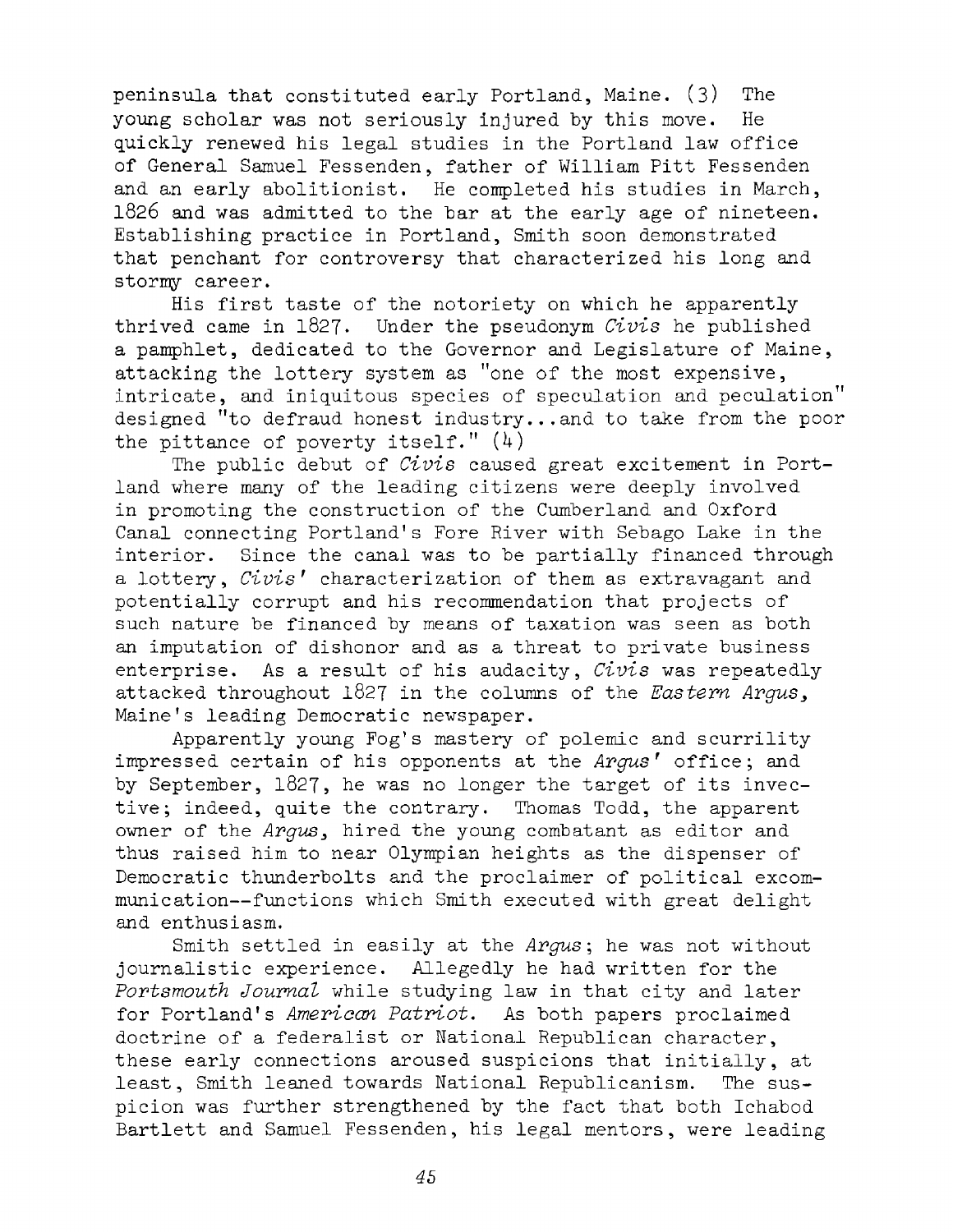figures of that party in their respective states. Whatever his true inclinations, however, Fog Smith seldom showed a disposition to allow abstract principles to interfere with material opportunity. Undoubtedly realizing that the Democratic party in Maine afforded more opportunity for political advancement and preferment than did the opposition, he decided to devote his indefatigable energies and efforts to the promotion of Maine Democracy.

No sooner had he assumed his editorial duties than he exhibited another pronounced personal characteristic. He was not suited to follow but, rather, must lead. His leadership quickly manifested itself when, with Todd'<sup>s</sup> consent but with considerable opposition from other leading party men, he caused the *Argus* to declare decidedly its support of Andrew Jackson'<sup>s</sup> presidential candidacy over that of New England'<sup>s</sup> native son, John Quincy Adams.

Smith labored ceaselessly in Jackson'<sup>s</sup> behalf. Appearing in the *Argus* of October 23, <sup>1827</sup> was the first of <sup>a</sup> series of over thirty lengthy pro-Jackson articles written by Smith under the pseudonym *Leonidas* and entitled "Hickory." The influence of "Hickory" was felt far beyond the borders of Portland or even the State of Maine. The series was picked up by organs of the Democratic press in far distant states and received national distribution and attention.

The results of the presidential election of 1828 demonstrated the wisdom of Fog Smith'<sup>s</sup> decision to support Andrew Jackson since the *Argus* thus obtained a strong influence in the distribution of federal patronage. The ascendant position of the *Argus* and the Democracy of Cumberland county was further increased because Cumberland was the only county in New England that cast an electoral ballot for Andrew Jackson, thus earning the appellation "Star of the East." The honors which thus accrued to Maine were largely the fruit of the efforts and talents of F.O.J. Smith.

Although Fog Smith might be declared "a silly, talkative, unprincipled, presumptuous boy" by John Neal of the *Yankee*, his skill as <sup>a</sup> political editor and tactician were duly noted by friend and foe alike; and his desire for political office could not long be denied. (5)

Smith'<sup>s</sup> claims against his party for preferment were greatly enhanced by his leading role in the bitterly controversial gubernatorial election of 1829. In that contest he demonstrated his utter disregard for decency, honor, and principle in political contests. Although Jonathan G. Hunton, the National Republican candidate, was eventually declared the victor, he won at the sacrifice of his reputation which had been dragged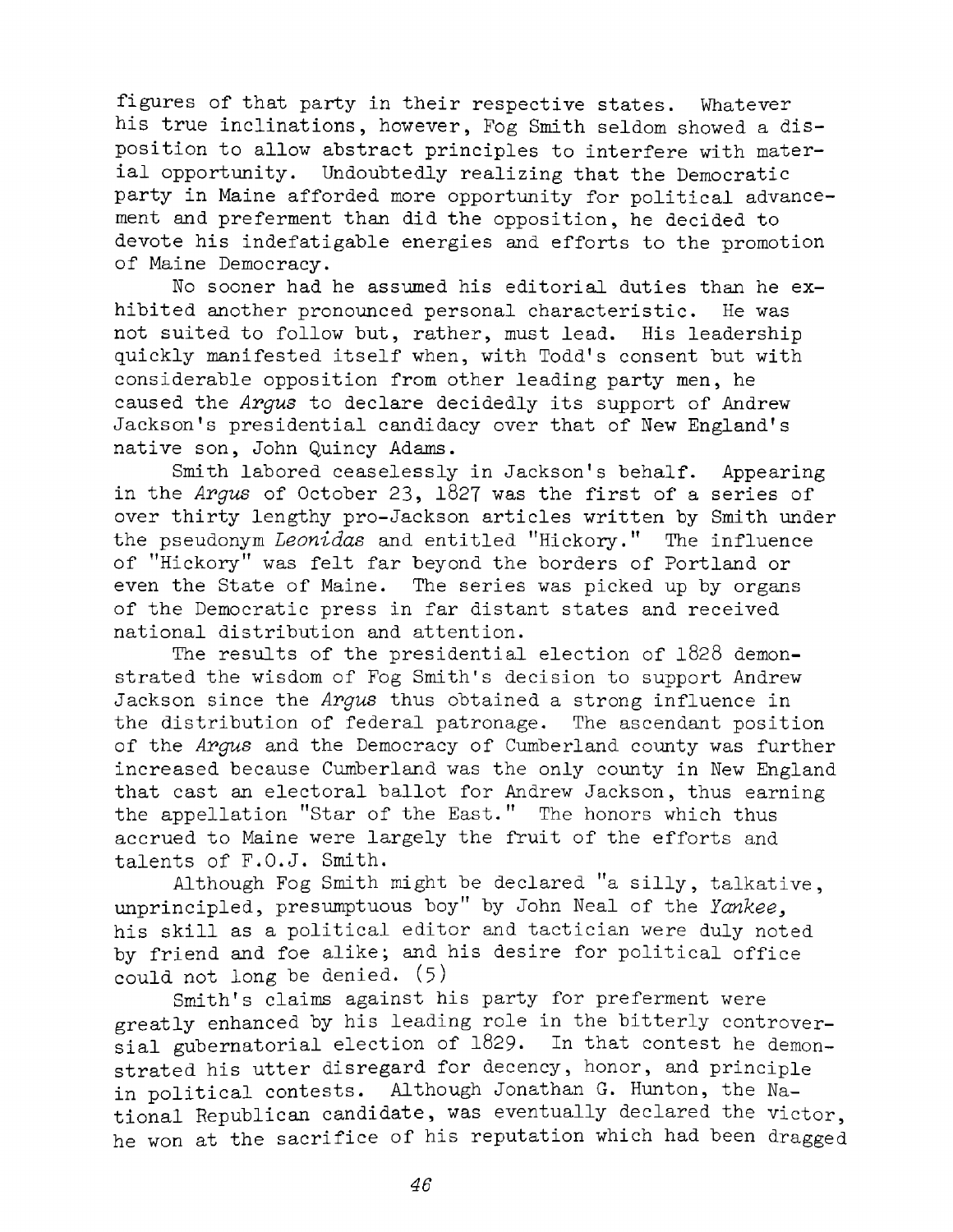through the gutters by Fog Smith and the *Argus.* Writing under the pseudonym *Expositor*, Smith charged Hunton with marital infidelity. This assertion was neither admitted nor denied, and after serving his term of office, Hunton sank into political oblivion.

When the Legislature convened in 1830, the two parties immediately locked in a death struggle for control. Here, too, the National Republicans won the battle but lost the war. In the pages of the *Argus* Smith effectively characterized the Legislature as the "Second Edition of the Hartford Convention." He also wrote a lengthy pamphlet which was given wide circulation throughout the State attacking the illegality of the legislative proceedings. (6) The Democratic party now took unquestionable control of Maine politics. The importance of Smith's efforts were later acknowledged by the *Kennebec Jour*nal, a National Republican paper, which maintained that the Democratic party owed its ascendency to the editorial skills of F.O.J. Smith, as manifested in the controversies of 1829-30. (7)

In the September canvass of <sup>1830</sup> Smith was elected as <sup>a</sup> Representative to the State Legislature which was the first to hold its sessions in Augusta, the state's new capital city. Sensing both profit and an opportunity to raise his own political stock, Smith decided to establish <sup>a</sup> Democratic newspaper in Augusta. The first edition of the new sheet appeared on December 23, 1831 and was entitled the *Age.* Bearing the motto, "You must pardon something to the spirit of Liberty," the new paper was edited by Smith and published by his copartner and friend, Ira Berry.

Smith had no sooner set aside the editorial quill at the *Argus* than <sup>a</sup> series of editorials appeared in that paper which threatened to disrupt the harmony of the Democratic party. The attacks, penned by Judge William Pitt Preble, were patently aimed at Smith. In one instance, Preble wrote:

<sup>A</sup> gentleman having been admitted to the bar, declares his adhesion to the democratic party. Instead of endeavoring to gain the confidence of his fellow citizens by a course of unpretending, manly, upright conduct, and a steady adherence to his professed political principles, he is found immediately pushing himself forward as a candidate for office, and in order to build himself up, sets himself to sow the seeds of disaffection, to create divisions and by innuendoes and secret attacks, and giving currency to slanders of political opponents, seeks to injure the character and standing of leading men of the party, in whom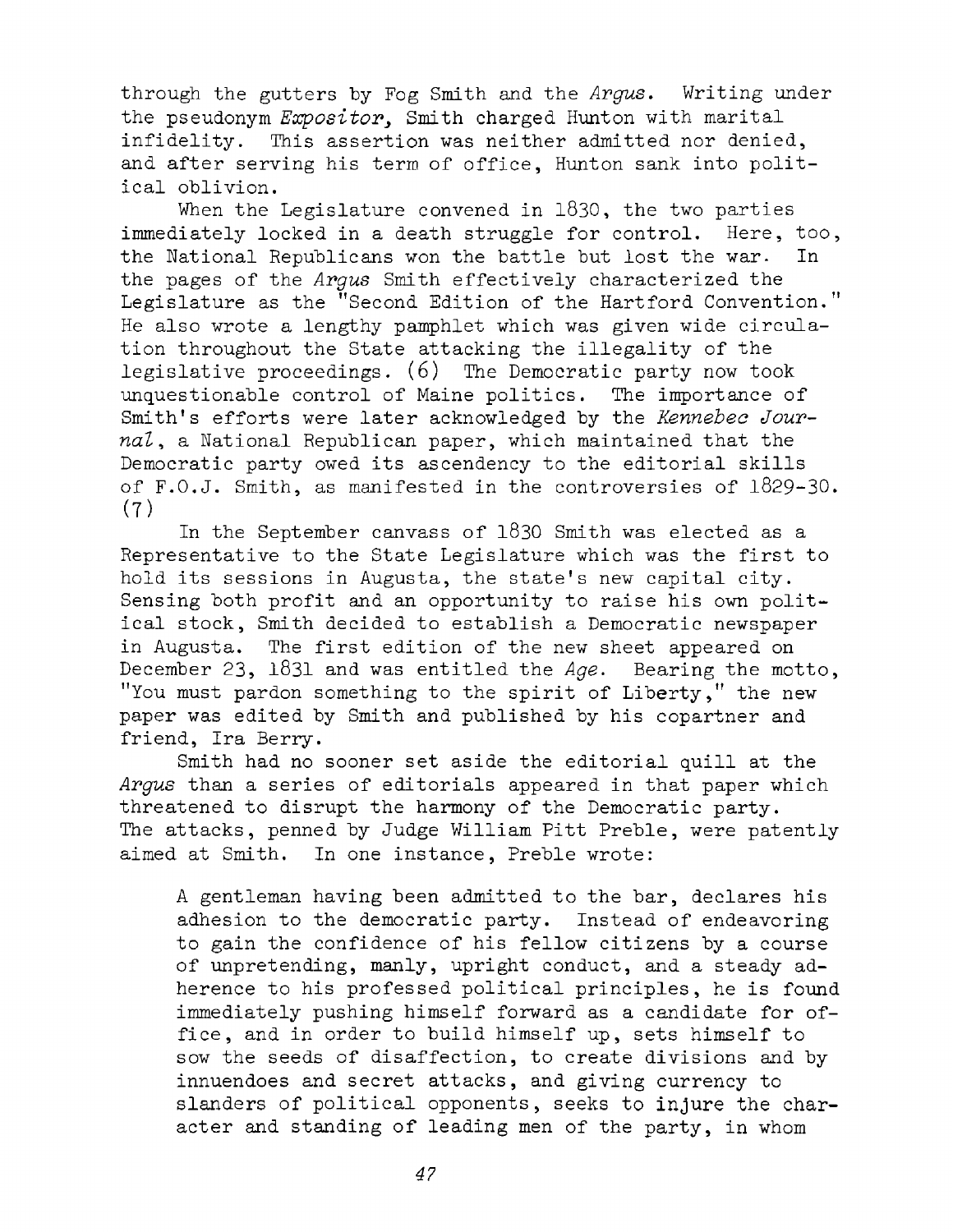The people had every right to place confidence.  $(8)$ 

The Preble editorials were the initial volleys in <sup>a</sup> long, continuing struggle with Smith for control of the Democratic party in Cumberland county. This conflict, lasting until 1838 when Smith's influence was effectively reduced, had long sim-<br>mered beneath the surface. In 1829 Preble, then the United In 1829 Preble, then the United States Minister to the Netherlands, had secured the appointment of Charles S. Davies, a National Republican, to act as his diplomatic despatch courier. (9) Preble'<sup>s</sup> actions in this affair so angered Smith, perhaps interested in the appointment for himself, that he wrote an enraged letter to Duff Green in which he stated that the Davies appointment "has excited among the republicans one common feeling of poignant dissatisfaction and horror" and that if Preble'<sup>s</sup> responsibility for the appointment were generally known among republicans, then they would probably disgrace themselves "by a public bonfire of his effigy."  $(10)$ 

The anti-Smithites enjoyed <sup>a</sup> brief victory in the summer of 1832 when they prevented Smith from obtaining appointment as Maine'<sup>s</sup> Attorney-General; but Smith sold his interest in the *Age* and entered the September elections of 1832. He was elected to the State Senate and was chosen President of that body at only twenty-six years of age. In the meantime, he maneuvered himself back into the editorial chair of the *Argus* and commenced <sup>a</sup> reign of terror against his political enemies. According to the *Portland Daily Evening Advertiser,* the *Argus* became "a perfect spit fire" which dispensed "a lot of fire and brimstone." (11) Or, as in the words of Seba Smith'<sup>s</sup> immortal *Jack Downing,* "the Argus took and clapt 'em [Smith'<sup>s</sup> enemies] right over to the federal side." (12) *Downing* also noticed that Smith was "putting of 'em over considerable younger on the federal side" and included in that number were Judge Preble, Judge Ware, Postmaster Nathaniel Mitchell and State Senator John L. Megquier- (13)

To protect themselves from total political destruction and annihilation, these "clapt over" Democrats, or the Preble "Junto" as Smith liked to call them, secured control of the *Jeffersonian* which was a Democratic press published in Oxford county by Horatio King, a future Postmaster General of the United States. The *Jeffersonian* was quickly and quietly moved to Portland in the Spring of 1833 and thereafter spoke for the Junto.

Although Preble'<sup>s</sup> editorial quill dripped no small amount of political venom and bile, the good judge was decidedly outclassed by F.O.J. Smith who was a master of polemic and an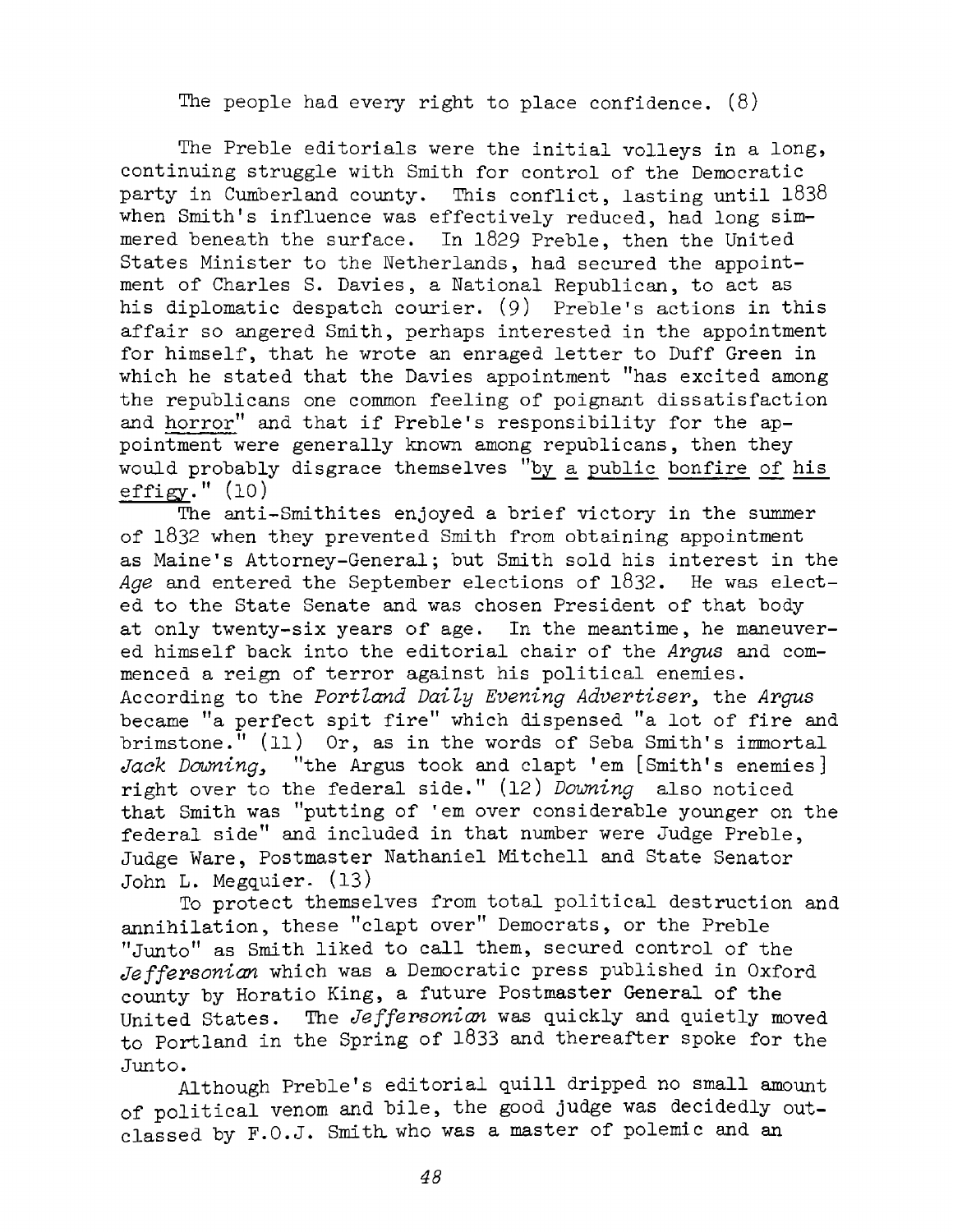expert in character assassination. Despite Preble'<sup>s</sup> best efforts Smith was successful in breaking the Junto'<sup>s</sup> power in the elections of 1833. Much to Preble'<sup>s</sup> chagrin Fog Smith secured election as Cumberland'<sup>s</sup> Representative to the 23rd Congress of the United States; and, in addition, enjoyed the satisfaction of seeing Robert P. Dunlap of Brunswick snatch the gubernatorial chair from beneath Governor Samuel Smith, who had committed the unpardonable sins of having rejected Fog Smith for the Attorney-Generalship and then rerunning for governor as the Junto'<sup>s</sup> nominee.

Despite the Junto'<sup>s</sup> unquestionable defeat, they, temporarily, bid defiance of "His Majesty, King Jock" and refused to recant "before the Right Reverend Jeremy Diddle." Such bravado may have increased the Junto'<sup>s</sup> ego but it did little to increase its power. "King Jock" and his minions reigned supreme over the Democratic-Republican party for the next few years; and when no longer able to rule, they came close to causing its absolute destruction.

Smith'<sup>s</sup> six consecutive years of service in the United States Congress were not distinguished. They do, however, mark a period of significant rise in his fortune, if not in<br>his fame. Through wise speculations in timberlands in Maine Through wise speculations in timberlands in Maine and the West Smith soon grew to be <sup>a</sup> man of considerable wealth; and not being given to modesty, he unabashedly transformed himself into <sup>a</sup> "mushroom aristocrat" complete with carriage, blood greys, and a Negro body servant whom he introduced to his Portland constituency as having served as valet of John Q. Adams when that gentleman was United States Minister to the Court of St. James. More awe inspiring yet was the impressive country house which he built on <sup>a</sup> seventy-acre tract of land in Westbrook, which was quickly dubbed "the Westbrook Palace." (15)

<sup>A</sup> turn in political fortunes came after <sup>1836</sup> when Smith sold his interest in the *Argus* to H. W. Greene, whom he thought to be his friend and ally. Greene supported Smith'<sup>s</sup> bid for reelection in 1836 but proved to be a reluctant participant in Fog'<sup>s</sup> active campaign to defeat the election of Bangor'<sup>s</sup> Gorham Parks, the Democratic party's regularly nominated gubernatorial candidate.

Parks was an old and bitter enemy of F.O.J. Smith and also a Locofoco Democrat. He had severely chastised Smith at a Democrat caucus in the State Legislature of 1831, and Smith was not likely to forget those who had inflicted past humiliations. (16) Regardless of all else, Parks' opposition to the distribution of the federal surplus and his support of President Van Buren'<sup>s</sup> Independent Sub-Treasury system would have been sufficient to incur Smith'<sup>s</sup> opposition to his candidacy. Parks was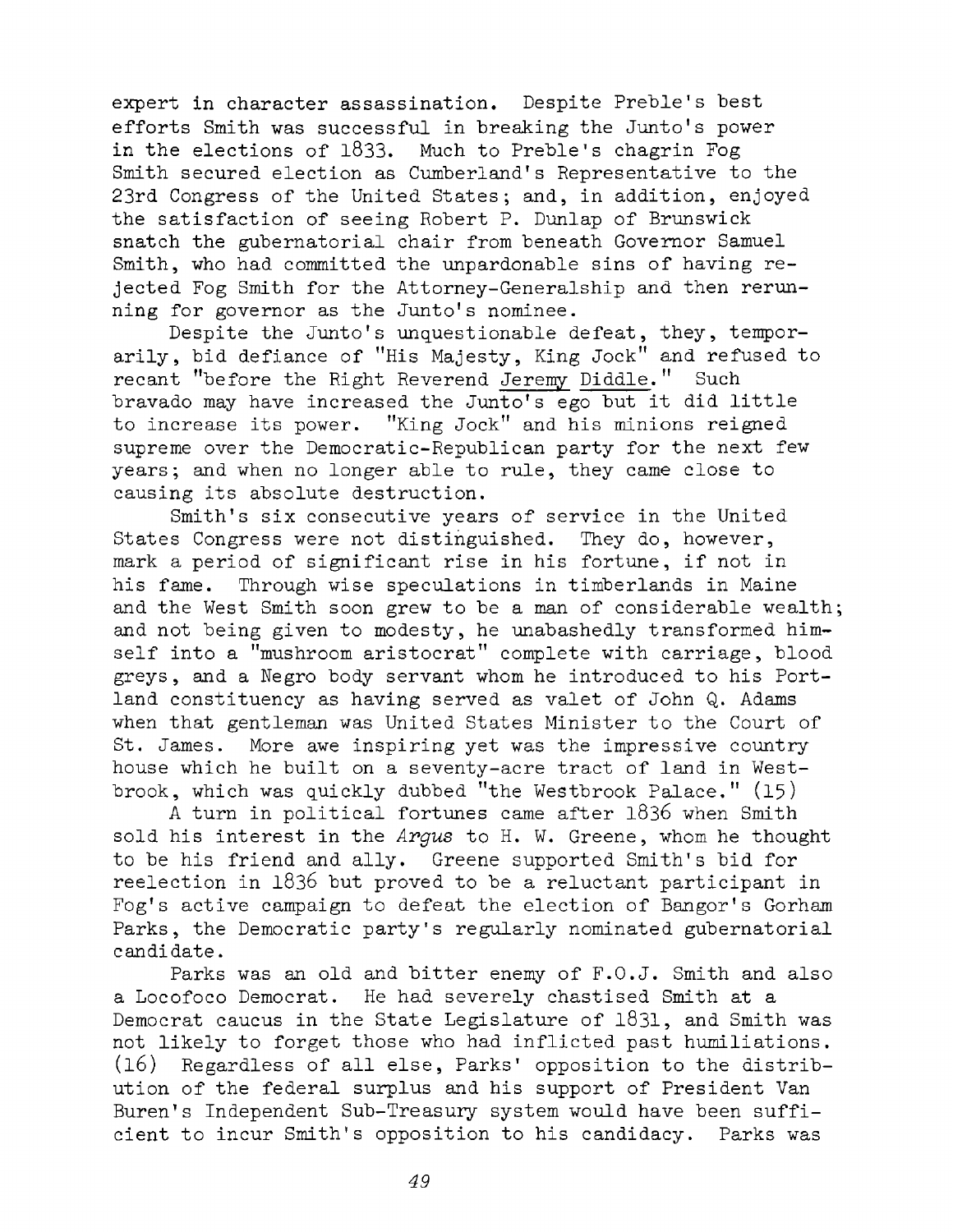

*Smith's Forest Home*

defeated and Bangor's "Rag Baby" Edward Kent, a Whig, ascended the gubernatorial chair by grace of Fog Smith's treachery and vindictiveness.

By 1838 Smith had decidedly drifted away from his Democratic moorings because of Van Buren's determination to eliminate the pet banks by establishing his Sub-Treasury system. Smith preferred either a continuation of the pet banks or the resurrection of a national bank. His final break with the party was, in fact, effected without his knowledge on July 19, 1838. (17) The previous Spring he had obtained a leave of absence from Congress in order to accompany Samuel F.B. Morse to Europe in an attempt to secure patent rights on the Morse telegraph in which he was a quarter-owner. He had no sooner embarked upon his distant voyage when a group of Conservative Democrats, headed by John Hodgdon and General Samuel Veazie and centered primarily in Penobscot county, called a separate convention and nominated him as their candidate for governor. (18)

The Conservatives, primarily opposed to the Sub-Treasury scheme, knew that they could not win the governorship. They had, however, thought themselves sufficiently strong to prevent the popular election of governor and to gain the balance of legislative power between the Locofoco Democrats and the Whigs. The price of legislative cooperation with the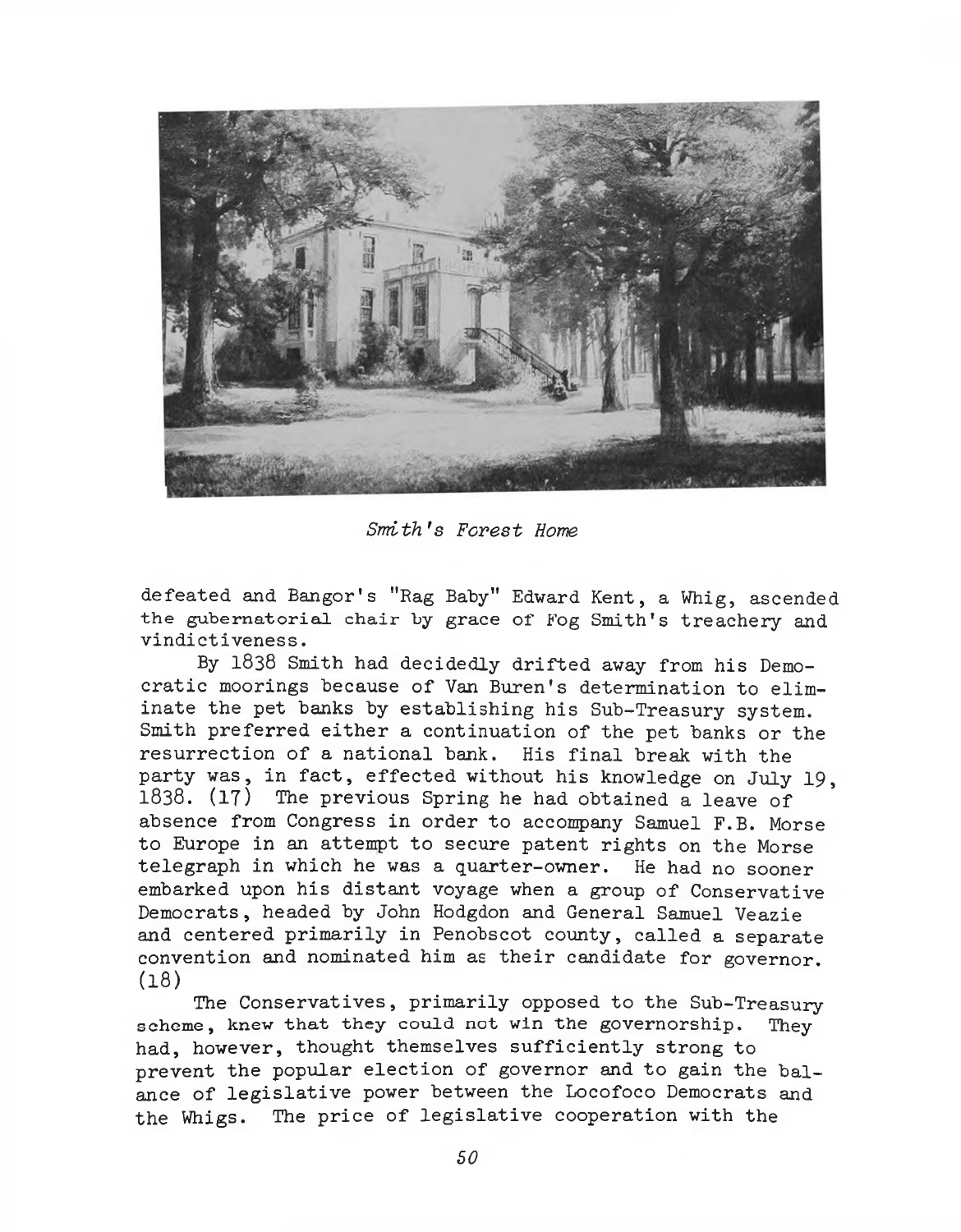Whigs in electing their candidate, Edward Kent, to the governorship was to he the elevation of Smith to the United States Senate where he could work to defeat the Sub-Treasury. (19) The election results, however, proved the Conservatives overly sanguine. As the Bangor *Democrat* had noted, "There are about enough of them [Conservative Democrats] to fill <sup>a</sup> decent sized stage coach, or demolish a ten pound salmon." (20) This estimate was substantially correct as Smith polled a paltry vote of about <sup>300</sup> ballots and the Democrats solidly controlled the Legislature.

The immediate significance of the election was that Smith's bridges with the Democratic party appeared to be in an irreparable state of disintegration as he had been denounced as <sup>a</sup> man with "no fixed principles, political or moral—and like the *revelations* of Mohammed, his movements have been ever directed by his interests or his passions!" (21)

Not one to admit defeat, Smith, on his return from Europe, set about building the Conservative Democratic faction into an effective political force in Maine politics. Indeed, along with William Rives of Virginia and Nathaniel Tallmadge of New York, he was one of the principle architects of a national Conservative Democratic movement. (22)

To accomplish his aims in Maine, however, he established the *Eastern Argus Revived* in Portland in the summer of 1839- Like the *Age ,* the *Argus Revived* was edited by himself and printed by Ira Berry, and it gave him <sup>a</sup> weapon with which to bludgeon the old Argus. It also gave him an effective means by which to voice the views of the Conservative Democrats of Maine.

The possession of this paper allowed the Conservatives to maintain their integrity as <sup>a</sup> separate party. They were thus not dependent upon the Whigs for a propaganda medium. In fact, the very success of the movement was thought to hinge upon preserving an identity apart from that of the Whigs with whem the Conservatives shared a common outlook concerning banks and banking.

'The Conservatives cooperated with the Whigs throughout 1839 and 1840 but did not fuse or merge with them. As in the gubernatorial election of 1838, they hoped to hold the balance of power. In return for helping to elect a Whig governor, they, again, desired a seat in the United States Senate for Smith. (23) In this they were to be disappointed once more although their efforts were acknowledged to be largely responsible for the fact that Maine went hell bent for Governor Kent, the Whig.  $(2L)$ 

When it became apparent that the Whig legislature was not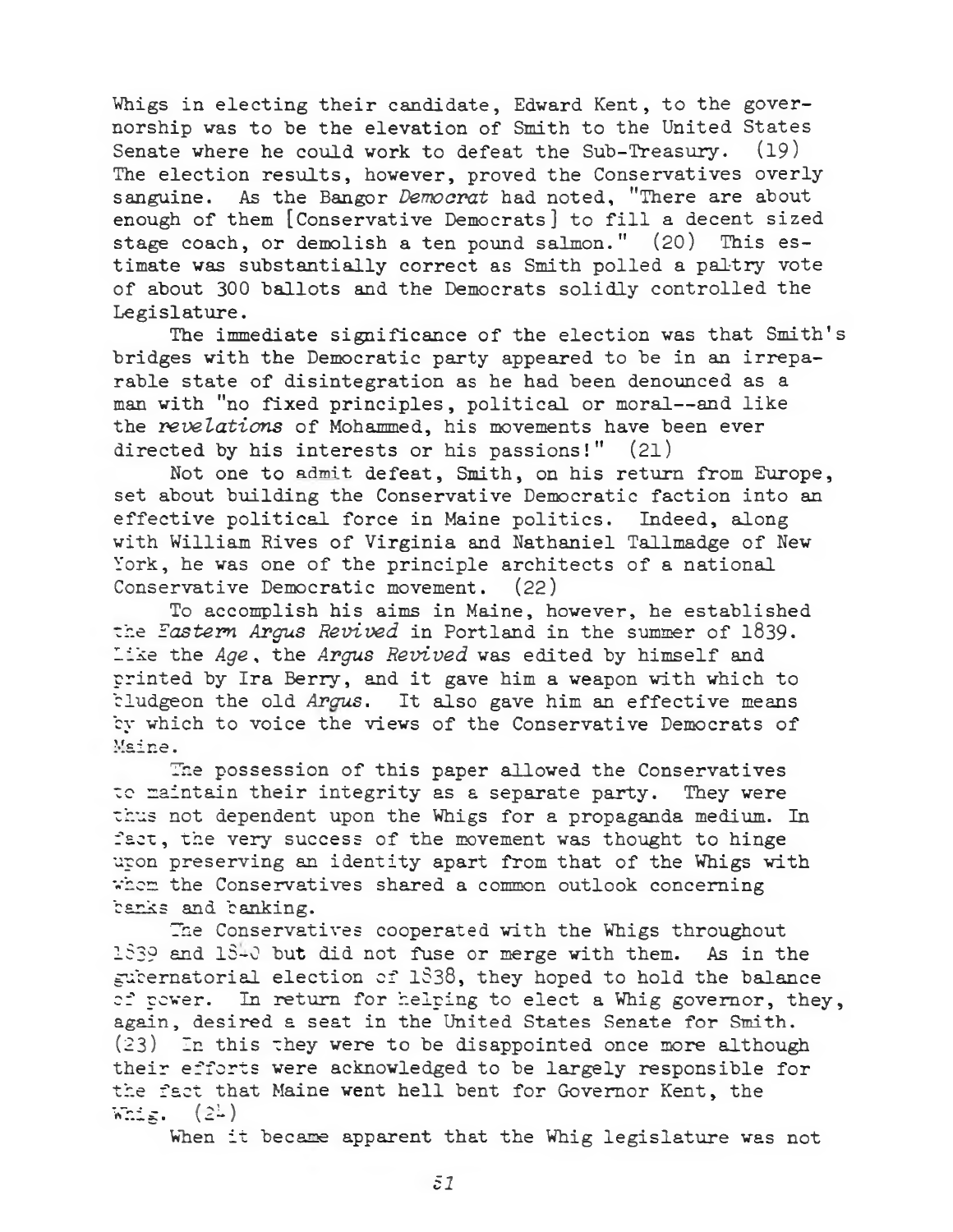about to award the United States Senatorship to a man whom past, close political associates had noted ''was not at all scrupulous as to the means he employed-- [and who] had as lief cut the throat of a friend as an enemy, if he saw him occupying <sup>a</sup> situation or position, which did not exactly tally or accord with his selfish schemes and dark political plots and wicked machinations," Smith soon shifted ground.  $(25)$  He had played a crucial role in effecting Kent's September victory which was hailed by Whigs nationally as constituting a great political revolution in normally Democratic Maine. Harrison Whigs attempted to represent the September Maine returns as indicative of the national trend and thus create a band wagon effect designed to assist Harrison in November.

Throughout the short reign of "Old Tip" and the unsettled administration of his successor, John Tyler, Smith was variously rumored as being under consideration for high level governmental positions, including those of Postmaster General, Secretary of the Navy, First and Second Comptroller of the Treasury, and Clerk of the House of Representatives. He obtained nothing but satisfaction in assisting James K. Polk and the Democrats turn out the ingrates in  $1844$ .

The remainder of Smith's political life was spent playing a game of leapfrog in which he supported one party and then another: the Whigs in  $1848$ ; the Democrats in  $1852$ ; the Republicans in 1856; the Independents in i860; and the Democrats in 1864. His last significant role in Maine's political history came during the Civil War. At the onset of the conflict he supported both the Lincoln administration and the war; but the Emancipation Proclamation of 1862, freeing the Negro from his bondage, was too much for Smith to bear. He became, perhaps, Maine's most noted and most detested Copperhead.

To him the Proclamation was <sup>a</sup> positive evil since its tendency was to equate the Negro with the white. To Smith, this was an absurdity in that he held the Negro naturally inferior. Then, too, the Proclamation was seen as an unconstitutional attack upon private property, states' rights, and the Constitution itself. (26)

Using the *Portland Daily Advertiser* as his weapon, he devoted his great talents and abilities to battle for a cause in which there could be no victory. Having been a supreme opportunist most of his political life, it is ironic that Maine's F. 0. J. Smith crashed upon the shoals of moral and constitutional questions which could have been avoided and from which he, obviously, could derive but small advantage.

The memory of F. O. J. Smith, who was described by a friendly contemporary as being <sup>a</sup> man "as brilliant in the bad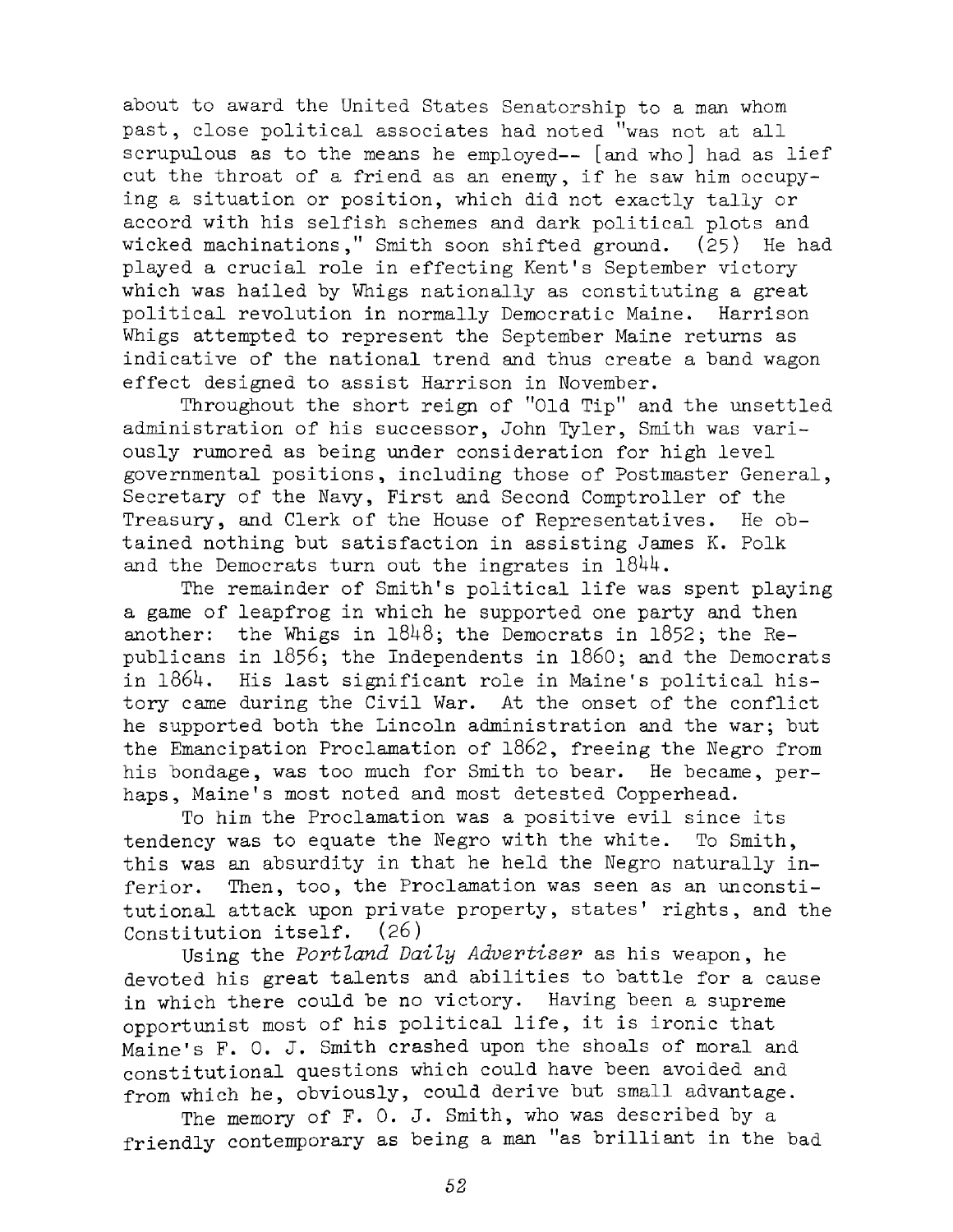as he was in the good" and "like <sup>a</sup> great shir at sea freighted with costly parcels that had lost her steering," faded into historical oblivion with the passing of generations.  $(27)$ 

*-----NOTES-----*

(1) *Portland Daily Advertiser*August 18, 1829.

(2) Levi Bartlett, *Genealogical and Biographical Sketches* op *the Bartlett Family in England and America.* Lawrence: George <sup>S</sup> Merrill & Crocker, Printers, 1876, pp. 56-57.

(3) Unidentified Newspaper Clipping, Westbrook Scrapcooks, Vol. I, Fart 2, Maine Historical Society.

(4) Civis [Francis O.J. Smith], A *Dissertation* on the *Mature and Effects of the Lottery <sup>S</sup>ystems and Principles Public Policy Relating to Them.* N.p., [1828], p. 8.

(5) *Yankee.* September 17, 1828.

(6) [Francis O.J. Smith], *<sup>A</sup> History o^ the Proceedinas and Extraordinary Measures of the Legislature of Maine Bor the Year 1330. Pith the Several Opinions of the Justices of the Supreme Court on the Questions Submitted to their Decision By the Senate and the Governor.* Portland, 1832.

(7) *Kennebec Journal.* January 29, 1839.

(8) *Eastern Argus.* January 6, 1832.

(9) Letter, William Fitt Preble to Martin Van ber 30, 1829, Maine Historical Society, Charles S. Davies Papers.

(10) Letter, Francis O.J. Smith to Puff Green, 1829, Maine Historical Society, F.O.J. Smith Fa

(11) *Portland Daily Evening Advertiser^* Oct ole

(12) [Seba Smith], *The Life & Eri tings of Maf*<sup>o</sup> *of Downingville Aioay Dom East in the State of* Lilly, Wait, Colman, & Holden, 1833, pp. 222.

(13) *Ibid.,* pp. 222-23.

(12) *Jeffersonian^* September 16, 1833. James F. Punlap, the Governor-elect was intended by the reference to the Fight Reverend Jeremy Diddle.

(15) H. W. Greene, *Letters Addressed to Francis O.J. Smith, Representative in Congress From Cumberland District, (Me.). Being <sup>a</sup> Defence of the Writer Against the Attacks Made an <sup>H</sup>*  *bv That Individual—And <sup>a</sup> Sketch o~ Mr. Smith<sup>9</sup> <sup>s</sup> Political* Life. N.p., [1839], p. 6; Unidentified Newspaper Clipping, Westbrook Scrapbooks, *op. cit.*

(16) *Democrat* (Bangor), August

 $(17)$  Letter, John Hodgdon to F.O.J. Smith, January 20, 1839, Maine Historical Society, F.O.J. Smith